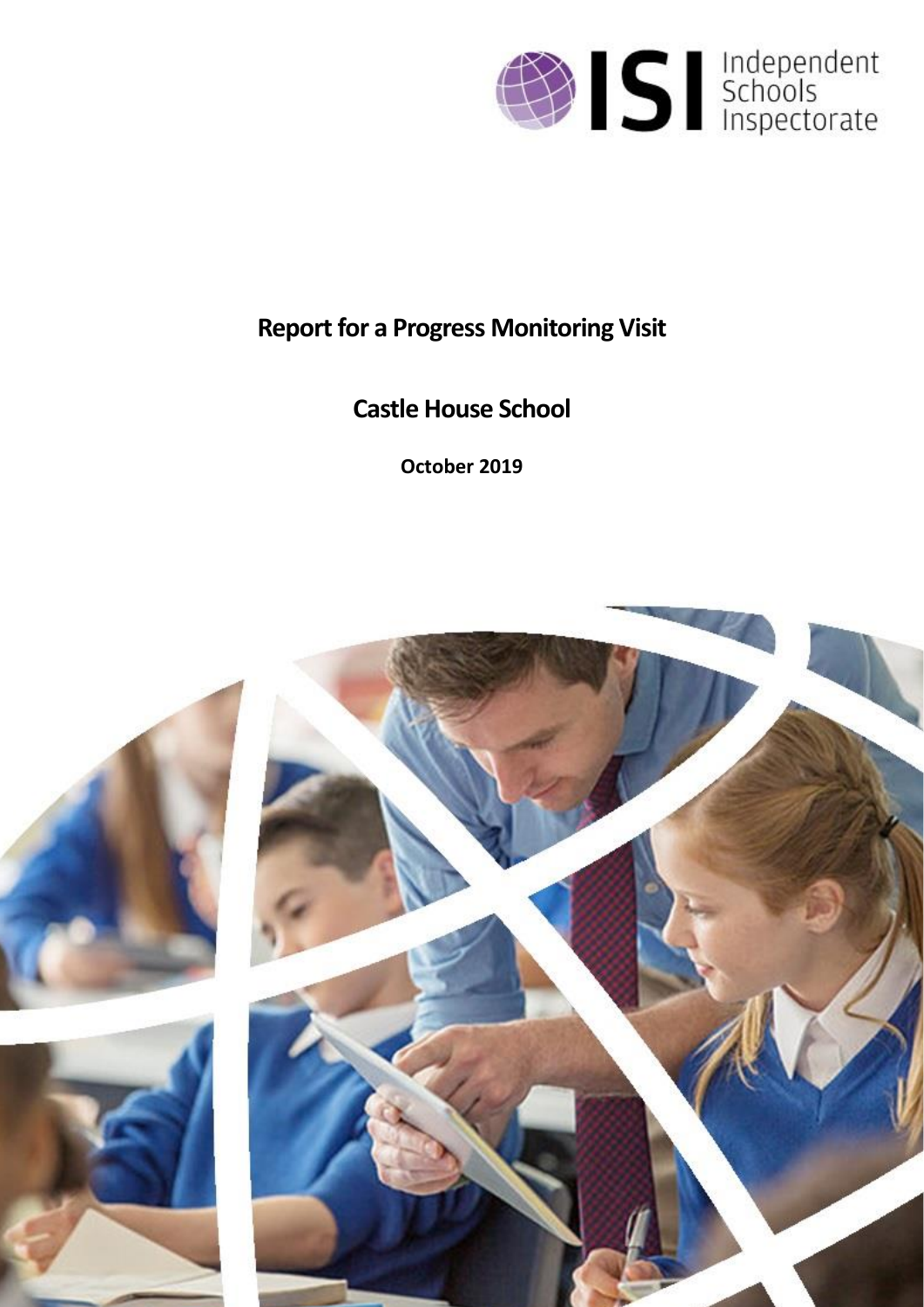| <b>School</b>                    | <b>Castle House School</b>                                                      |
|----------------------------------|---------------------------------------------------------------------------------|
| <b>DfE</b> number                | 894/6002                                                                        |
| <b>Registered charity number</b> | 510515                                                                          |
| <b>Address</b>                   | Castle House School<br>Chetwynd End<br>Newport<br>Shropshire<br><b>TF10 7JE</b> |
| <b>Telephone number</b>          | 01952 567600                                                                    |
| <b>Email address</b>             | admin@castlehouseschool.co.uk                                                   |
| Headteacher                      | Mr Ian Sterling                                                                 |
| <b>Chair of governors</b>        | <b>Mrs Laura Calcroft</b>                                                       |
| Age range                        | 2 to 11                                                                         |
| Number of pupils on roll         | 72                                                                              |
|                                  | <b>EYFS</b><br>23<br><b>Juniors</b><br>49                                       |
| Date of visit                    | 18 October 2019                                                                 |

# **School's details**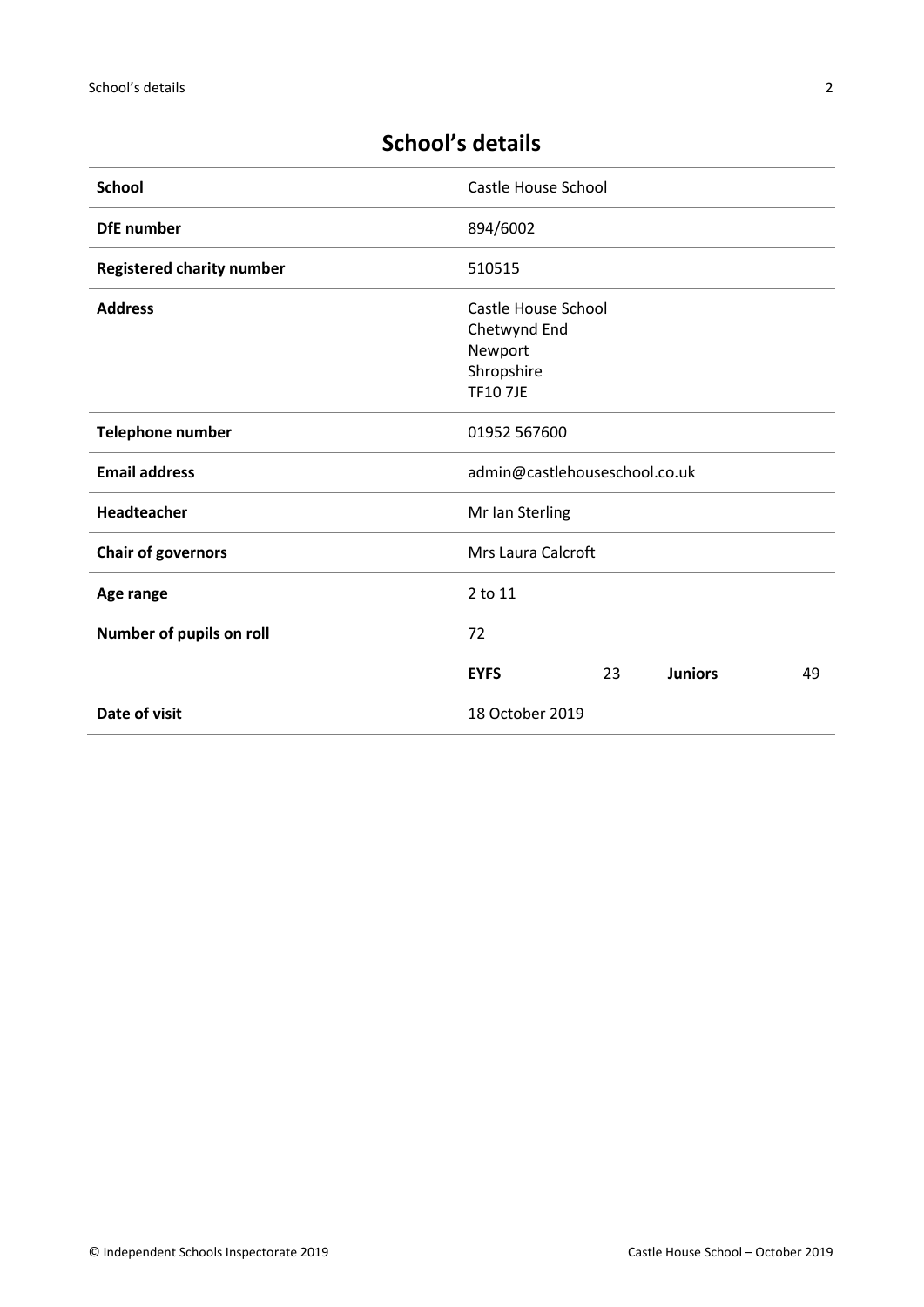# **1. Introduction**

## **Characteristics of the school**

1.1 Castle House School is a co-educational day school for pupils between the ages of two and eleven years. The school is situated in Newport, Shropshire. The school is owned and run by Castle House School Trust Ltd, a charitable trust with a governing body, which oversees the work of the school. The school has eight pupils who require support for special educational needs and/or disabilities. No pupil has an education, health and care plan. There are four pupils who speak English as an additional language. The previous regulatory compliance inspection was in January 2018 and progress monitoring visits took place in December 2018 and June 2019.

### **Purpose of the visit**

1.2 This was an unannounced progress monitoring visit at the request of the Department for Education (DfE) to check that the school has fully implemented the action points from the progress monitoring visit on 12 June 2019.

| Regulations which were the focus of the visit                        | <b>Team judgements</b> |
|----------------------------------------------------------------------|------------------------|
| Part 3, paragraph 7; EYFS 3.4, 3.6 and 3.7 (safeguarding)            | Remain unmet           |
| Part 3, paragraph 9; EYFS 3.52 (behaviour)                           | Met                    |
| Part 3, paragraph 15 (admission and attendance registers); EYFS 3.72 | Met                    |
| Part 6, paragraph 32(1)(c) (provision of information)                | Met                    |
| Part 8, paragraph 34 (leadership and management)                     | Remains unmet          |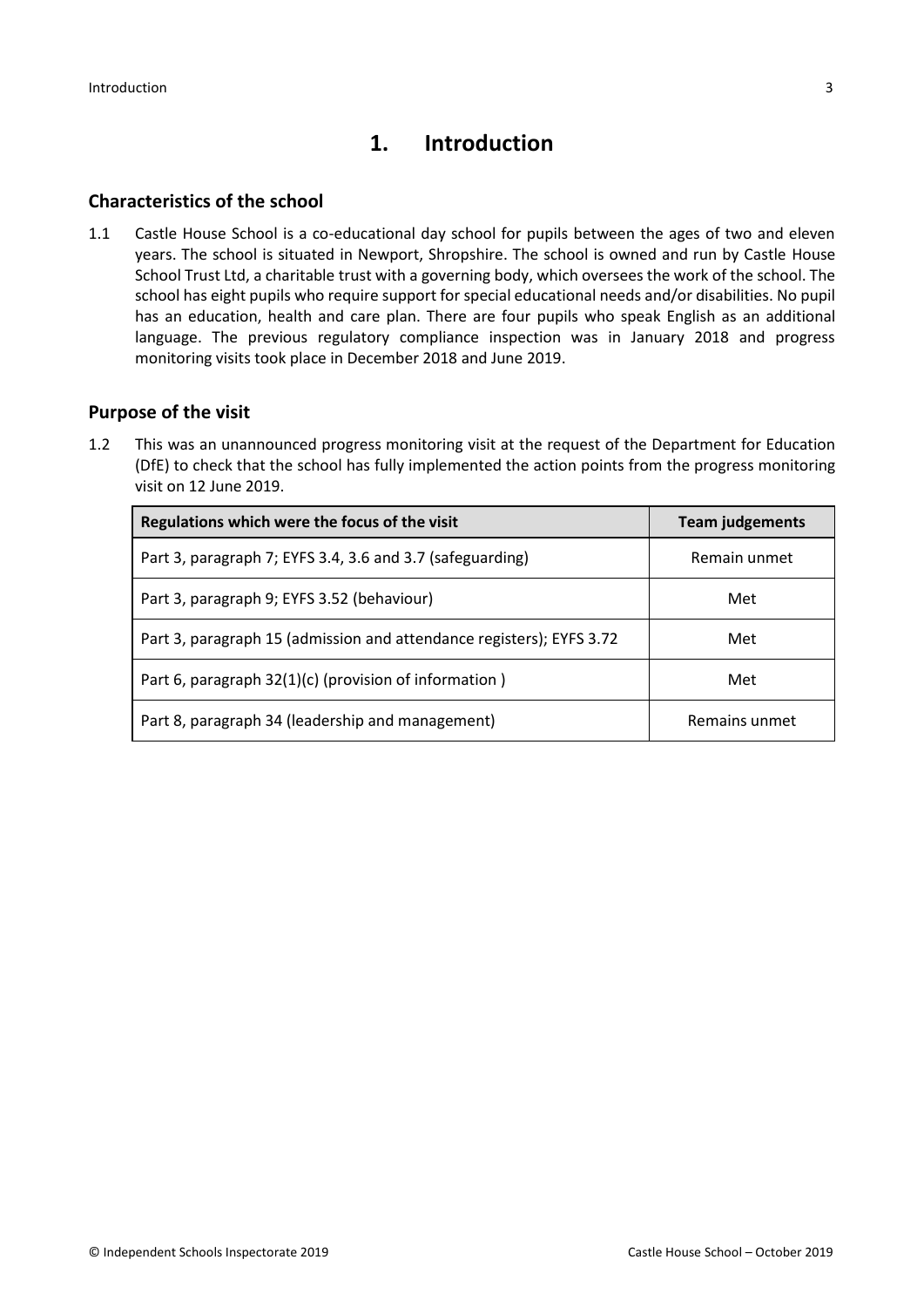# **2. Inspection findings**

## **Welfare, health and safety of pupils – safeguarding [ISSR Part 3, paragraph 7; EYFS 3.4, 3.6 and 3.7]**

#### **Safeguarding policy**

- 2.1 The school meets the requirements.
- 2.2 The school has an appropriate policy for safeguarding which provides suitable arrangements to safeguard and promote the welfare of pupils at the school.

#### **Safeguarding implementation**

- 2.3 The school does not meet the standard or the requirements.
- 2.4 Staff prioritise the safety and welfare of pupils in their day-to-day practice and have a clear understanding on how to report any concerns about a child. During discussion, pupils articulated that they feel safe and well supported by the staff, who they cited as being very approachable and keen to help them should they have any concerns or worries. Effective links are maintained with the local authority safeguarding partnership and guidance from local agencies is followed; staff and the safeguarding governor all have a clear understanding that they can make direct contact should the need arise. During discussion, staff articulated a secure understanding of whistleblowing procedures and their professional expectations as set out in the school's code of conduct. Staff with designated safeguarding lead (DSL) responsibilities, including for the EYFS, are all suitably trained for their roles and meet regularly as a team to discuss any safeguarding needs.
- 2.5 Progress has been made since the previous inspection visit and most staff have now undertaken suitable training, including on peer-on-peer abuse and online safety. However, scrutiny of the recently instigated training log shows gaps in training for a small number of staff, who were unable to attend the September 2019 safeguarding update sessions. Catch-up training has not been implemented, meaning that not all staff are knowledgeable about the school's safeguarding procedures. Newly appointed staff have not undertaken all required aspects of safeguarding training, such as online safety. Additionally, not all governors have sufficient knowledge to ensure they understand the school's procedures. The safeguarding governor provides appropriate support and oversight through regular meetings with the DSL and head, which includes scrutiny of changes to safeguarding documentation. Safeguarding is on the agenda of every board meeting but recording of the board's review of safeguarding arrangements is inconsistent and lacks sufficient detail to indicate appropriate governance oversight and monitoring processes are in place. This includes records of the annual review, which was scheduled to take place in July 2019. A suitable recruitment policy is in place and scrutiny of recent staff appointments on the single central register (SCR) shows that all checks are undertaken in a timely manner prior to staff starting work at the school.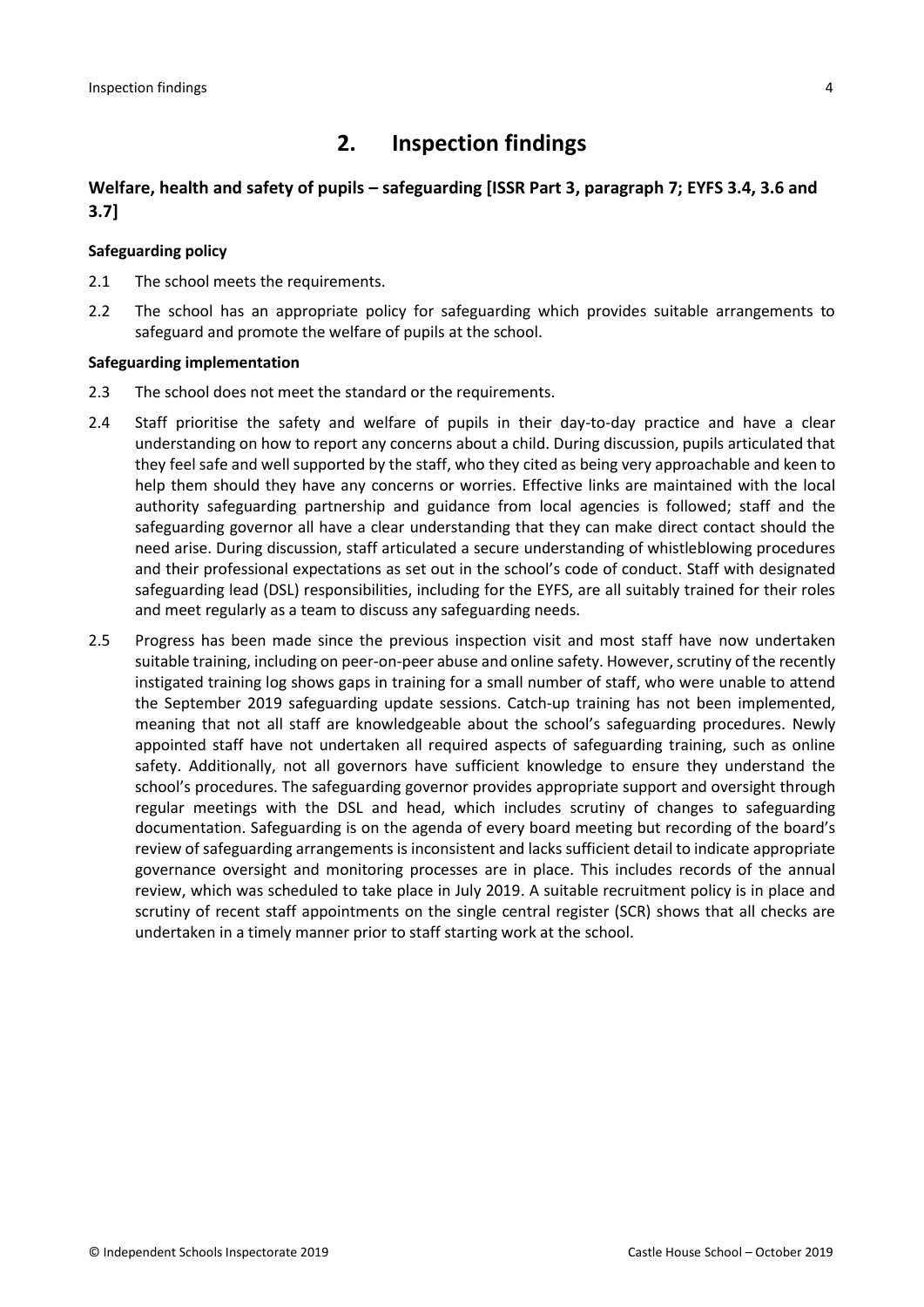## **Welfare, health and safety of pupils – behaviour [ISSR Part 3, paragraph 9; EYFS 3.52]**

- 2.6 The school meets the standard and the requirements.
- 2.7 A suitable behaviour policy is correctly implemented in practice. The system for rewards and sanctions is clearly understood by both staff and pupils and consistently adhered to across the school. There have been no incidents of serious misbehaviour since the previous inspection. The behavioural record is carefully monitored by senior leaders on a regular basis to ensure that pupils receive the right intervention and support for their personal development. Scrutiny of documentation shows all entries to be of misbehaviour at a low level, such as poor attention in class or minor disputes in the outdoor areas. During discussion, pupils commented that the rewards are fairly awarded and any sanctions given are just and help them to improve their social interactions with one another.

## **Welfare, health and safety of pupils – admission and attendance registers [ISSR Part 3, paragraph 15; EYFS 3.72]**

- 2.8 The school meets the standard and the requirements.
- 2.9 Since the previous inspection visit, information recorded on the admissions register has been revised and now includes detail about a school that a pupil may have previously attended and, as appropriate, the name of the destination school when pupils leave. Attendance registers are appropriately maintained as required.

### **Provision of information [ISSR Part 6, paragraph 32(1)(c)]**

2.10 The school meets the requirement for providing information relating to safeguarding to parents. Particulars of the arrangements for safeguarding are published on the school's website.

#### **Quality of leadership and management [ISSR Part 8, paragraph 34]**

- 2.11 The school does not meet the standard.
- 2.12 The proprietors have not ensured that those with leadership and management responsibilities have the required good skills and knowledge to fulfil their responsibilities effectively, including governors' knowledge of safeguarding, and thus actively promote the well-being of pupils. In particular, training for staff, including those new to the school and the governors review of safeguarding arrangements do not meet requirements.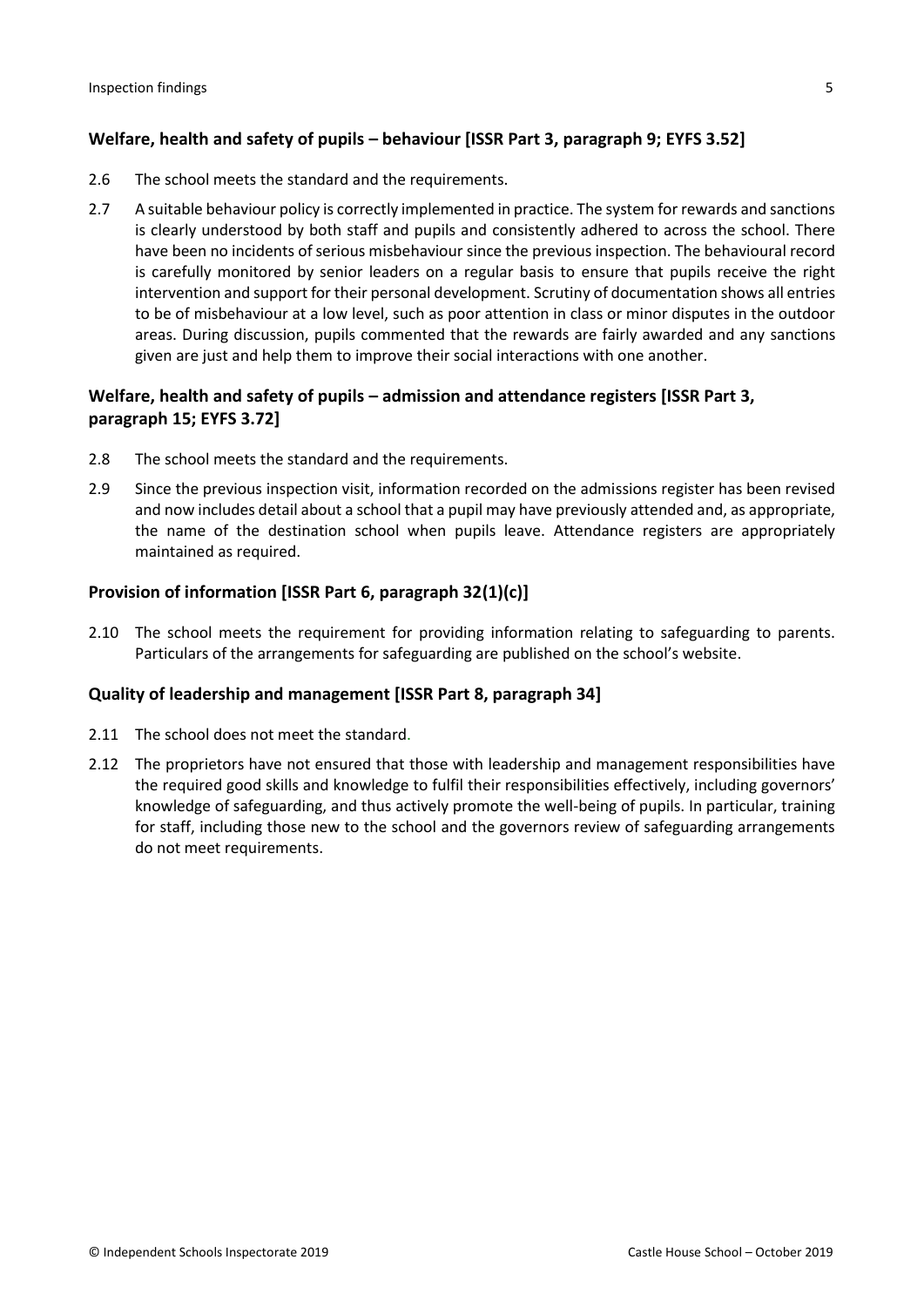# **3. Regulatory action points**

3.1 The school does not meet all of the requirements of the Education (Independent School Standards) Regulations 2014 and requirements of the Early Years Statutory Framework and should take immediate action to remedy deficiencies as detailed below.

#### **ISSR Part 3, Welfare, health and safety – safeguarding; paragraph 7; EYFS 3.4, 3.6 and 3.7**

 Ensure that any omissions in safeguarding training for staff, including on induction, are promptly rectified, in line with current statutory guidance [paragraphs 7(a) and (b); EYFS 3.4, 3.6 and 3.7].

### **ISSR Part 3, Welfare, health and safety – safeguarding; paragraph 7; EYFS 3.4 and 3.7**

 Ensure that governors have sufficient knowledge of safeguarding to fulfil their statutory duty to monitor safeguarding effectively, and that records of review of the school's safeguarding arrangements are sufficient to demonstrate appropriate depth and breadth of oversight [paragraphs 7(a) and (b); EYFS 3.4 and 3.7].

#### **ISSR Part 8, Leadership and management; paragraph 34**

 Ensure that leadership and management acquire the good skills and knowledge to fulfil their responsibilities effectively, so that the standards are met consistently, and pupils' well-being is actively promoted [paragraph 34 (1)(a), (b) and (c)].